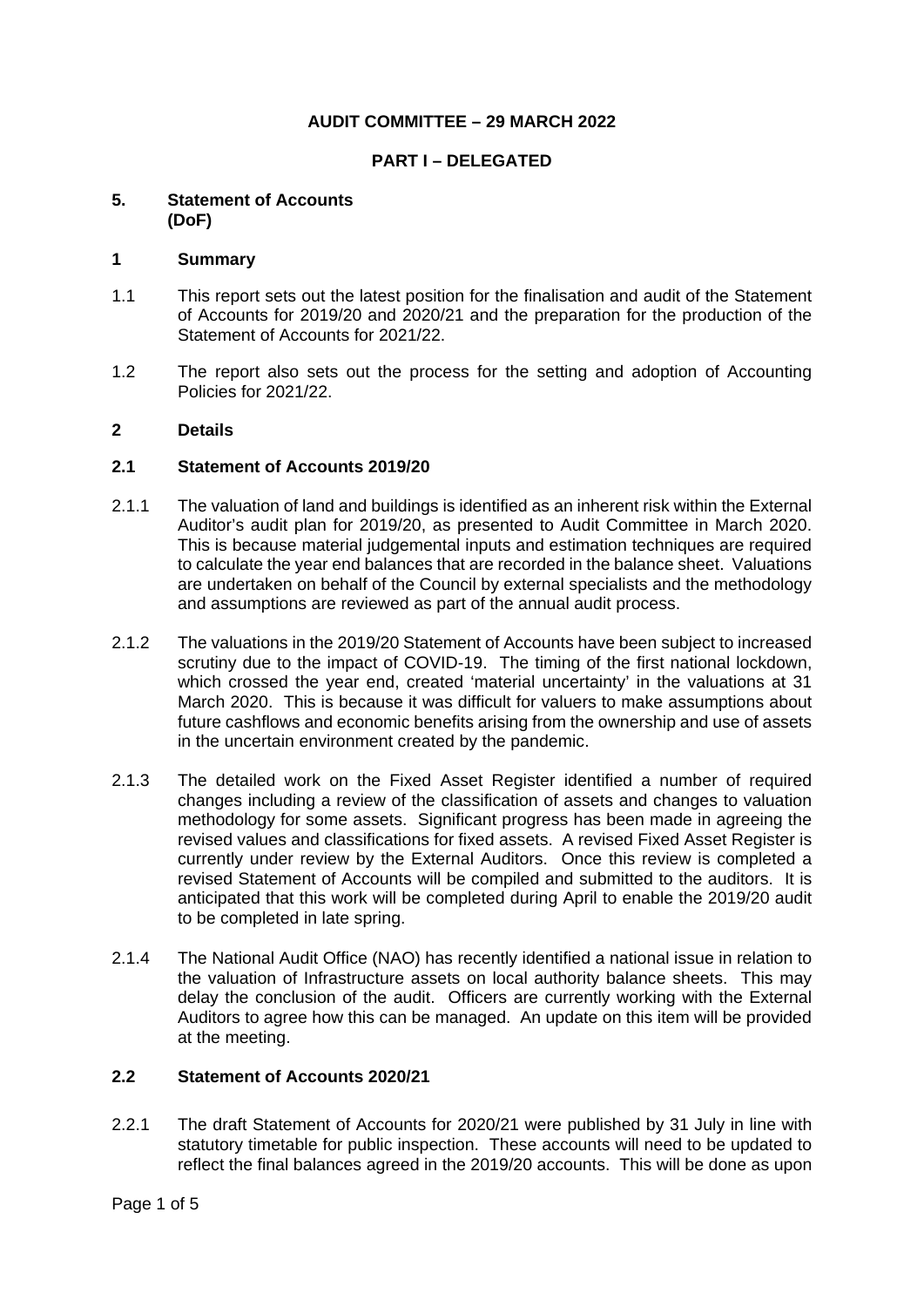completion of the 2019/20 audit and a revised set of accounts will be provided to the External Auditors for consideration.

- 2.2.2 Audit resource is expected to be available in June which should enable Audit Committee to receive the final accounts and the auditors' report at least in draft form at the meeting in July.
- 2.2.3 The audit situation across the local government sector in England is fairly bleak. The statutory deadline for the publication of audited accounts was extended from 31 July 2021 to 30 September 2021. Only 9% of local authorities were able to achieve this deadline. The figure had increased to 48% by 28 February but stands at 32% for district councils. The issue raised by the NAO is likely to add further delay.

## **2.3 Statement of Accounts 2021/22**

- 2.3.1 The Department for Levelling Up, Communities and Housing (DLUCH) has recognised that it will take time for audit firms and local authorities to catch up and the statutory deadline for the publication of audited accounts for 2021/22 has already been extended to 30 November 2022.
- 2.3.2 In light of the challenges faced within the local government sector, the Chartered Institute for Public Finance and Accountancy (CIPFA) has also undertaken a consultation on measures intended to speed up the accounts preparation and audit process. The introduction to the consultation also noted that a significant number of audits remain outstanding from 2019/20. This is understood to relate to around 11% of all local authority audits, increasing to 14% when considering only district council audits.
- 2.3.3 CIPFA has stated that they are seeking to implement 'short-term pragmatic interventions'. Importantly, the measures must be implementable before year end in order to deliver a benefit to the 2021/22 accounts preparation and audit process.
- 2.3.4 CIPFA has consulted on two specific measures:
	- Pausing the requirements for professional valuation of operational property, plant and equipment assets in the 2021/22 Code and (at least) the 2022/23 Code, with the possibility of mitigating the effect of this through the application of centrally determined indices.
	- Deferring the implementation of IFRS 16 Leases, which is currently set to be implemented in the 2022/23 Code, thereby for a period freeing up preparer and auditor time relating to the preparation of opening balances and auditor verification around transition.
- 2.3.5 Officers are supportive of the measures proposed by CIPFA. The pausing of valuations for operational property, plant and equipment in particular would simplify one of the areas of audit focus where the authority is reliant on external experts. Given the necessary timelines it is anticipated that the outcome of the consultation will be known by 31 March 2022.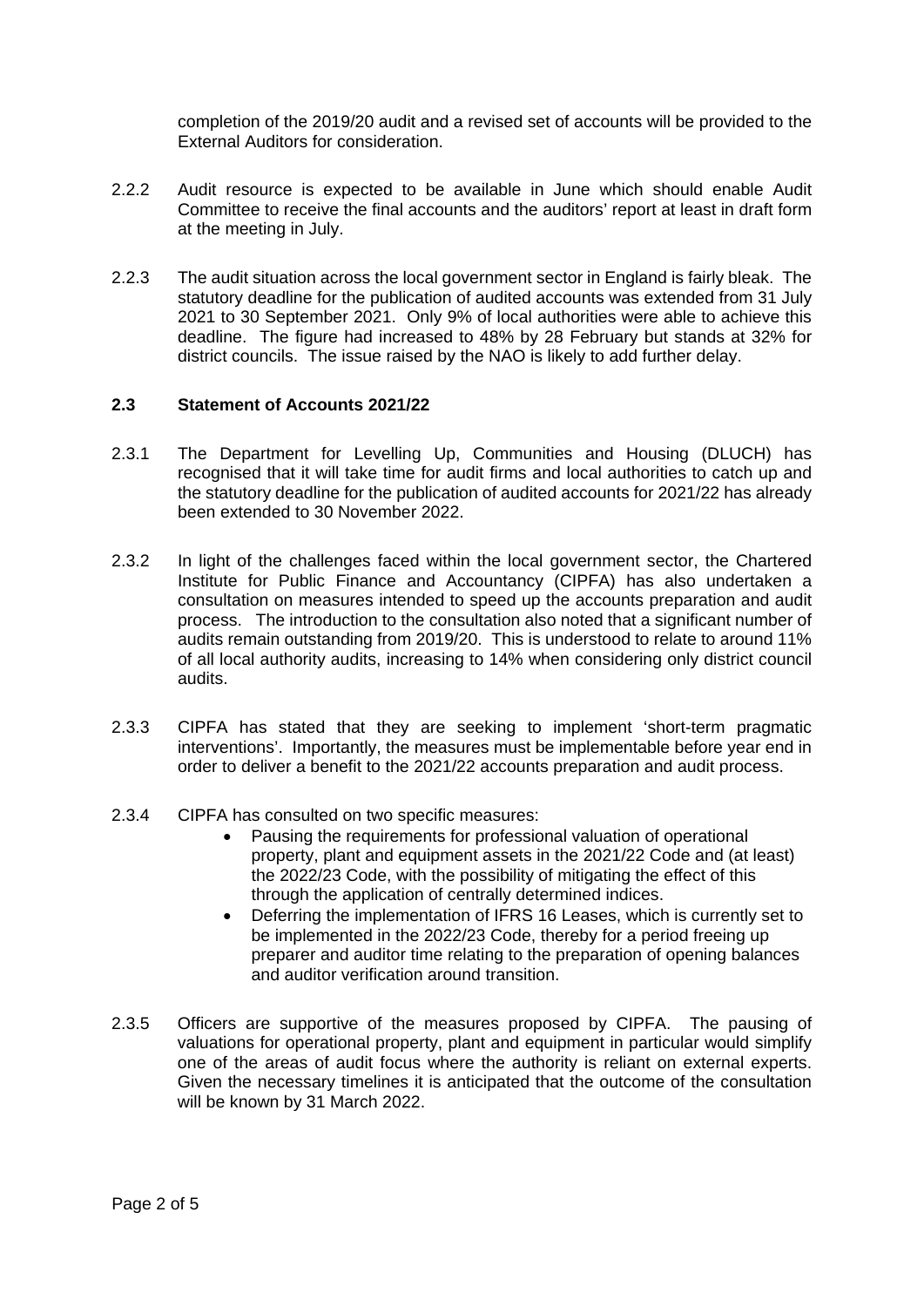## **2.4 Significant Accounting Policies 2021/22**

- 2.4.1 The Council's Statement of Accounts is prepared in accordance the Code of Practice on Local Authority Accounting in the United Kingdom (the Code). The Council is required to adopt accounting policies which describe how the Council has interpreted and applied the Code.
- 2.4.2 The Code defines Accounting Policies as 'the specific principles, bases, conventions, rules and practices applied by an authority in preparing and presenting financial statements.'
- 2.4.3 The significant accounting policies adopted by the Council are disclosed within note 1 to the Core Financial Statements in the Statement of Accounts, 'Accounting Policies'.
- 2.4.4 The Code prescribes that 'authorities shall apply the objective, underlying assumption and qualitative characteristics of useful financial information, in the selection and application of accounting policies and estimation techniques.'
- 2.4.5 The Code provides a detailed framework within which accounting policies must be set:
	- When the Code specifically applies to a transaction, other event or condition, the accounting policy or policies applied to that item shall be determined by applying the Code. Those policies need not be applied when the effect of applying them is immaterial.
	- Where the Code does not specifically apply to a transaction, other event or condition, management shall use its judgement in developing and applying an accounting policy that results in information that is:
		- a) relevant to the decision-making needs of users, and
		- b) reliable, in that the financial statements:
			- i) represent faithfully the financial position, financial performance and cash flows of the authority
			- ii) reflect the economic substance of transactions, other events and conditions and not merely the legal form
			- iii) are neutral, i.e. free from bias
			- iv) are prudent, and
			- v) are complete in all material respects.
	- In making the judgement management shall refer to, and consider the applicability of, the Code requirements dealing with similar and related issues. Management may also consider the most recent pronouncements of standard-setting bodies and accepted public or private sector practices to the extent, but only to the extent, that these do not conflict with the requirements of the Code.
	- An authority shall select and apply its accounting policies consistently for similar transactions, other events and conditions, unless the Code specifically requires or permits different treatment.
	- An authority shall change an accounting policy only if the change is required by the Code or results in the financial statements providing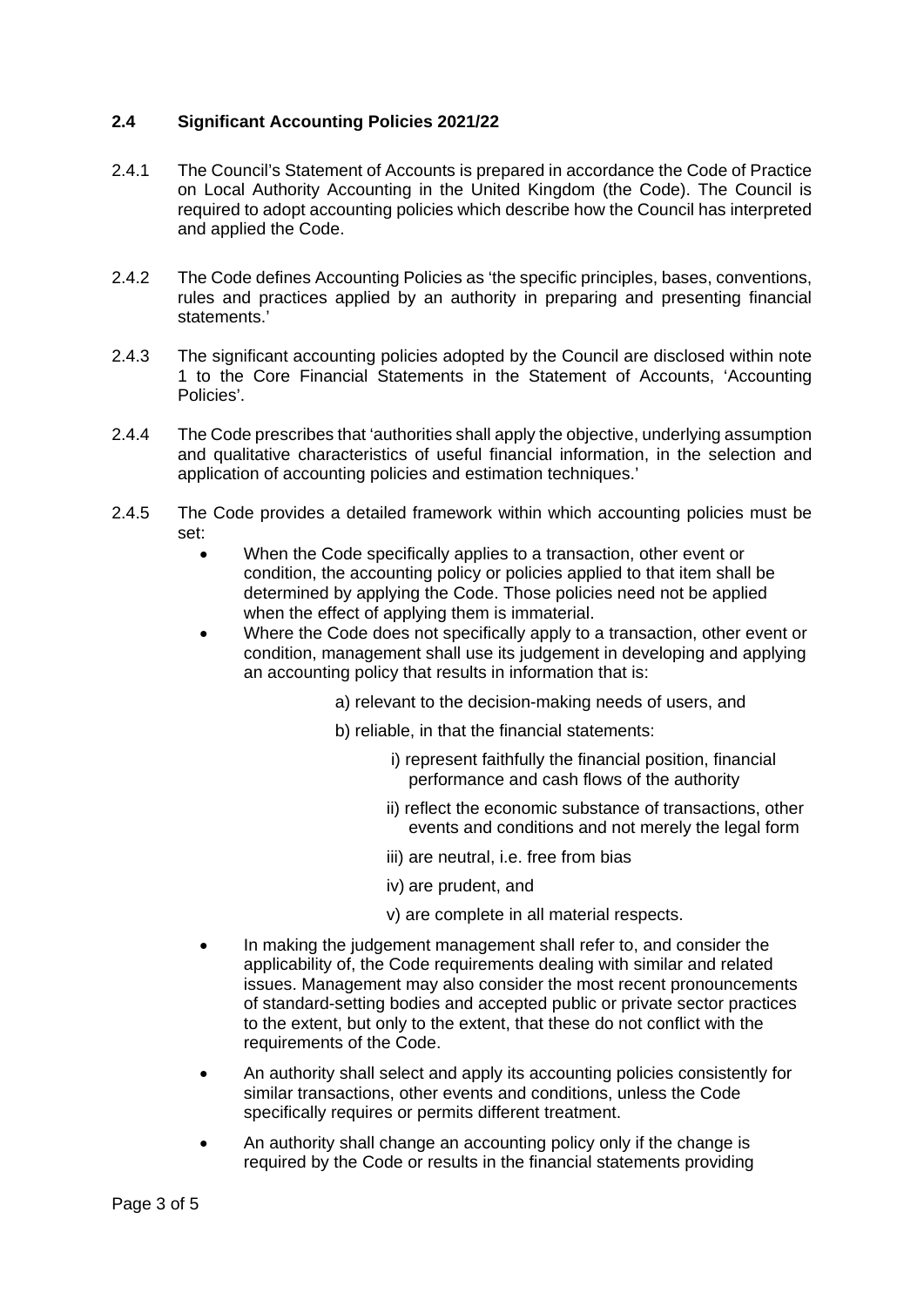reliable and more relevant information about the effects of transactions, other events and conditions on the authority's financial position, financial performance or cash flows.

- Where an authority changes an accounting policy, it shall apply the changes retrospectively unless the Code specifies transitional provisions that shall be followed. A change in accounting policy shall be applied retrospectively by adjusting the opening balance of each affected component of net worth for the earliest period presented and the other comparative amounts disclosed for each prior period presented as if the new accounting policy had always been applied, except to the extent that it is impracticable to so do. Approval of Accounting Policies
- 2.4.6 The code states that the Chief Finance Officer is responsible for selecting 'suitable' accounting policies and ensuring that they are applied consistently in the preparation of the statement of accounts. The Chief Finance Officer (Director of Finance) has approved Note 1. Accounting Policies for 2021/22 as set out in Appendix 1. All significant accounting policies have been selected with reference to the Code.
- 2.4.7 The Council's auditors will review the adopted accounting policies as part of the audit of the statement of accounts. There is also an expectation that the auditors will be able to evidence that the accounting policies have been approved by the Audit Committee in its capacity as 'Those Charged with Governance'. The Audit Committee is therefore asked to ratify the accounting policies as set out in Appendix 1.
- 2.4.8 There are no significant changes to the accounting policies adopted in prior years. However, there may be changes required to the valuation methodology of PPE assets if the proposals set out in the CIPFA consultation are adopted.

## **3 Policy/Budget Reference and Implications**

- 3.1 The recommendations in this report are within the Council's agreed policy and budgets.
- **4 Financial, Legal, Equal Opportunities, Staffing, Environmental, Community Safety, Public Health, Customer Services Centre, Communications & Website, Risk Management and Health & Safety Implications**
- 4.1 None specific.

#### **5 Recommendation**

5.1 Ratify the draft Accounting Policies for 2021/22 (Appendix 1)

Report prepared by: Hannah Doney, Head of Finance

#### **Data Quality**

Data sources: None used in the preparation of the report

## **Background Papers**

Page 4 of 5